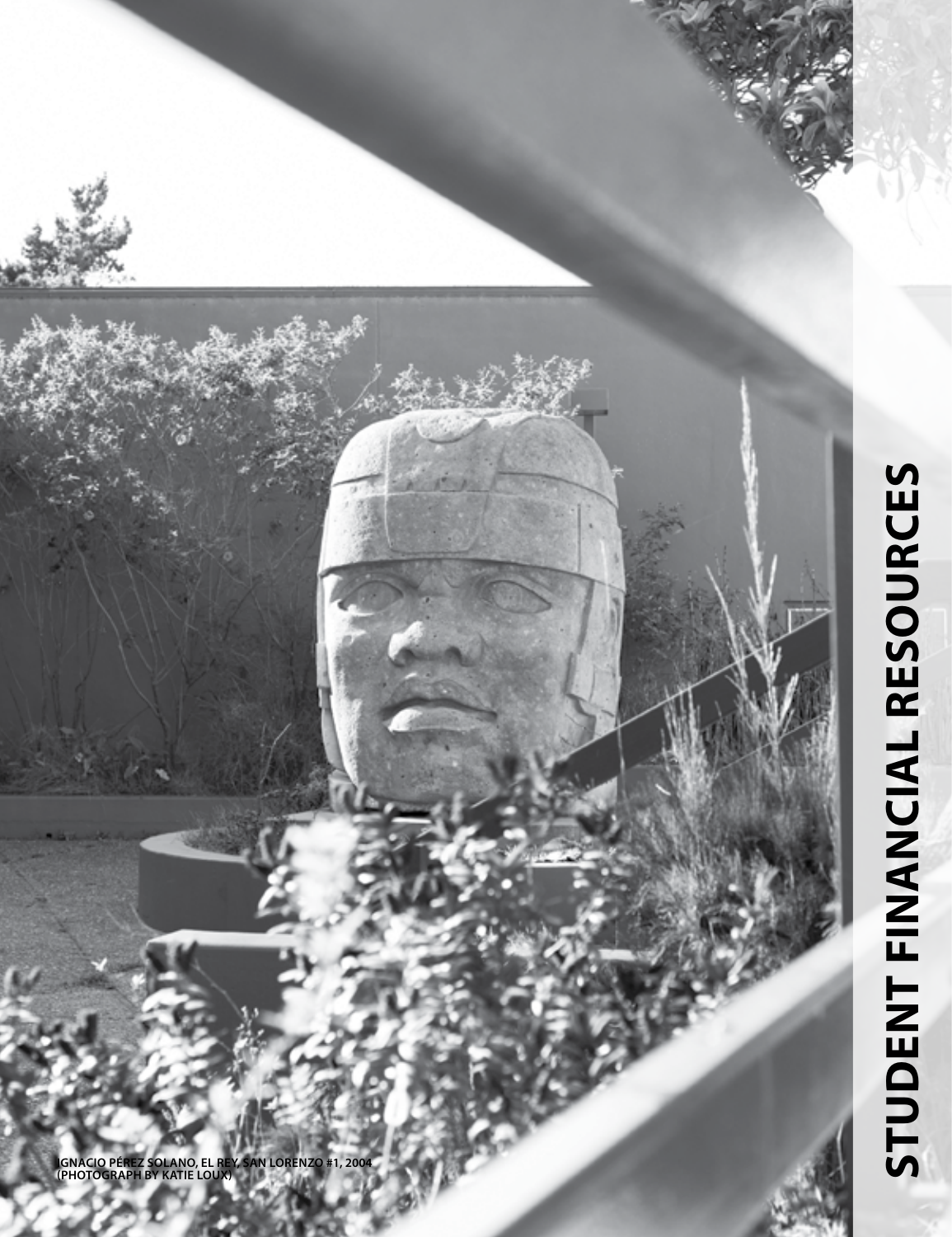# **STUDENT FINANCIAL RESOURCES**

# **Financial Aid Services**

#### **College Policy on Financial Aid**

All financial aid at CCSF is administered in accordance with policies and procedures which have been established nationally. The basis of such programs is the understanding that students and their parents have the primary responsibility to meet educational costs and that financial aid is available to fill the gap between the family's and/or student's contribution and allowable educational expenses. The amount of expected student or family contribution is determined by a careful analysis of financial strength: income and net assets which the family may have versus the allowable expenses.

Educational expenses which are considered a basis for establishing student need include nonresident tuition, fees, books and supplies, room, board, transportation, and personal expenses. The CCSF Financial Aid Office has an established student budget to reflect the costs of each of these items based on a statewide cost survey.

#### **Financial Aid Federal Programs**

City College of San Francisco (CCSF) participates in a variety of federal and state financial aid programs. These programs are designed to assist students with tuition, fees, books, supplies, transportation and room and board.

Most financial aid programs require a student to be enrolled at least half-time in a degree, certificate, or transfer program. Federal aid eligibility is also limited to students who are U.S. citizens, permanent residents, or other eligible non-citizens. Additional eligibility requirements apply to each program and may be obtained from the Financial Aid Office. Students with bachelor's degrees are not eligible for grants. Financial aid consists of programs which are funded and regulated by the federal and state governments.

To apply, students must complete a Free Application for Federal Student Aid (FAFSA) at www.fafsa.ed.gov. CCSF Federal School Code is 012874. The priority deadline to apply is March 2 to be eligible for all available aid. However, you may still apply after March 2, although funding may be limited. Visit the Financial Aid Office for further information located in MUB, Room 270 or visit Financial Aid the web page at www.ccsf.edu/en/student-services/financial-aid.html. The federal government offers a variety of grants for students.

**Federal Pell Grant** - This grant is available to all eligible applicants. Limited eligibility may also be available to less than half time students.

**Federal Supplemental Educational Opportunity Grant** - A limited number of grants are available through this program. Priority is given to students who apply by the priority deadline and have exceptional need.

**Federal Work Study** - This program allows students to seek employment for on and off-campus jobs. Students generally work up to 15 hours per week. The program encourages community service work and work related to the student's course of study. If the student works off campus, the employer will usually be a private non-profit organization or a public agency, and the work performed must be in the public interest.

**Federal Direct Loan Program (FDLP)** - Students may apply for a Subsidized or Unsubsidized loan from the federal government. Loans are monies which are borrowed now and must be paid back after leaving school with interest.

### **Financial Aid State Programs**

The state of California offers a variety of grants for students. The California Dream Act of 2011 is the result of two assembly bills (AB130 and AB131). Together these bills allow undocumented and documented students who meet certain provisions of AB540 law to apply for and receive private scholarships funneled through public universities, state-administered financial aid, university grants and community college fee waivers. To apply, students must complete a free California Dream Act application with the California Student Aid Commission online at https://dream.csac.ca.gov each year by March 2nd for priority filing.

**Cal Grants** - The California Student Aid Commission awards Cal grants. Students must be legal residents of California and have financial need. To be considered, students must complete a Free Application for Federal Student Aid (FAFSA) at www.fafsa.ed.gov, or Dream Act application at https://dream.csac.ca.gov and submit a GPA Verification form by March 2 or September 2

- **Cal Grant A** This grant helps students with dependent children attending community college. This grant had been previously offered at the University of California and California State University.
- **Cal Grant B** This grant helps disadvantaged students attending a community college with living expenses, books, supplies, transportation and other non-direct educational expenses.
- **Cal Grant C** These awards help vocational program students with tuition and supplies.

**Chafee Grants –** The California Chafee Grant Program awards funds to eligible current or former Foster Youth. Eligible Chafee applicants are required to be, or to have been, in foster care between their 16th and 18th birthdays, and must not have reached the age of 26 by July 1st of the award year. A student must be enrolled in a minimum of 6 units (half-time) to be considered. A student must complete a FAFSA or Dream Act Application

**Student Success Completion Grant (SSCG)** – All community college students receiving Cal Grant B or Cal Grant C will be offered this assistance. Only full time students are eligible for this benefit.

**California College Promise Grant (Formerly Board of Governors Fee Waiver)** - The California College Promise Grant (CCPG) helps to pay the per unit enrollment fee for all eligible applicants. If you request a few waiver, you will be asked to sign a CCPG application under the penalty of perjury that all statements and information are correct. You must be a California resident in order to apply.

- **CCPG A** If you or your family receives Temporary Assistance for Needy Families (TANF), Supplemental Security Income (SSI), or General Assistance/General Relief, you may qualify for BOGW A.
- **CCPG B** The student (or their parents, if dependent) must meet the maximum income guidelines.
- **CCPG C** You have qualified for federal or state financial aid, such as a Federal Pell Grant or Cal Grant based on the FAFSA application results.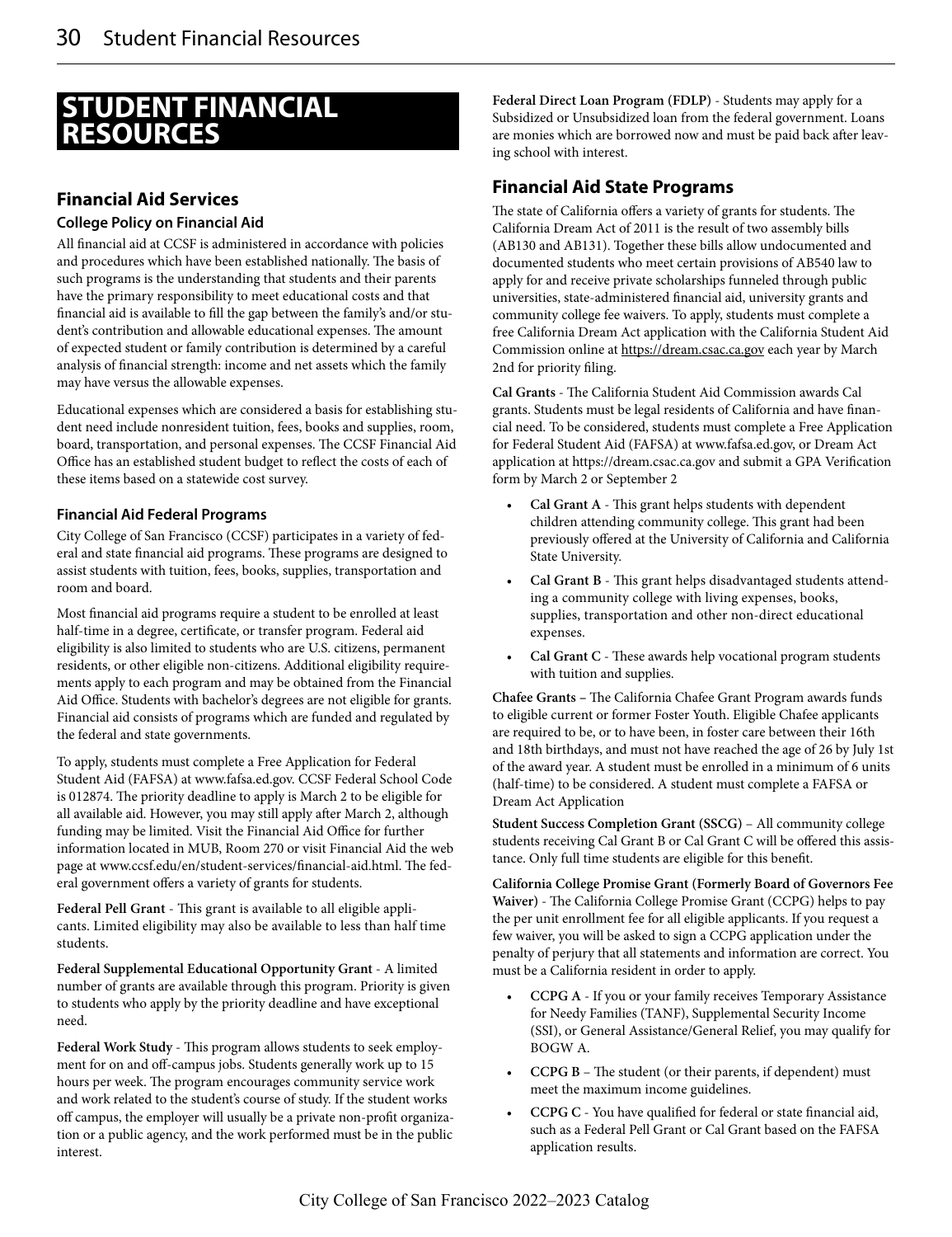• **CCPG Special** – If you are a dependent student of qualified Veterans (CalVet), Congressional Medal of Honor recipients; Victims of the September 11, 2001 terrorist attack; and deceased law enforcement/fire personnel killed in the line of duty you may qualify for a BOGW Special. Proof of eligibility from the appropriate agency is required.

## **Financial Aid Institutional Programs**

Free City – Free City is an institutional award program that began in Fall 2017. Supported by the voters of San Francisco, the Free City Program represents a partnership between City College of San Francisco and the City and County of San Francisco. Created to fund the educational goal of San Francisco residents, the program provides eligible City College of San Francisco students with tuition assistance that can cover their enrollment fees. Students' final eligibility for the Free City Program is determined by the Financial Aid Office after all Federal and State assistance has been exhausted. Free City Program is for Fall, Spring and Summer semesters. To qualify for the Free City Program at City College of San Francisco, you must continue to be a California resident living in San Francisco.

Student Emergency Funds Application (SEFA) – The Student Emergency Fund was established in the Fall 2020 to financially assist City College of San Francisco students who find themselves in unexpected financial hardship due to circumstances beyond their control. This fund exists to support such students when referred by faculty, Administrator or staff members of City College of San Francisco.

#### **Student Financial Resources**

City College of San Francisco 2021–2022 Catalog and the City and County of San Francisco. Created to fund the educational goal of San Francisco residents, the program provides eligible City College of San Francisco students with tuition assistance that can cover their enrollment fees. Students' final eligibility for the Free City Program is determined by the Financial Aid Office after all Federal and State assistance has been exhausted. Free City Program is for Fall, Spring and Summer semesters. To qualify for the Free City Program at City College of San Francisco, you must continue to be a California resident living in San Francisco.

#### **Satisfactory Academic Progress**

Federal regulations require that all students receiving financial aid comply with the financial aid Satisfactory Academic Progress Policy established by the College. To receive financial aid, students must maintain the standards described below.

- Maintain a cumulative GPA of 2.0.
- Must complete 67% of all units attempted
- Complete a financial aid eligible educational program within 150% maximum time frame (MTF)

#### **Return to Title IV Funds**

In accordance with the Federal Regulations HEA, Section 4848, 34 CFR 668.22, CCSF will apply a refund policy to all eligible students under the Return to Title IV funds requirements. Students who receive federal financial aid and withdraw from all classes prior to completing at least 60% of the semester will have their financial aid eligibility recalculated and may have to repay any "unearned" portion of financial aid received.

#### **Financial Aid Payment of Nonresident Tuition and Enrollment Fee Charges**

After the Office of Tuition and Fees determines current student nonresident tuition and enrollment fee charges, payment will be deducted from the student financial aid award. Charges which are not met with financial aid are the responsibility of the student.

#### **Withholding of Services to Students in Default on Loans or Owing Refunds**

If a student or former student is in default on a Title IV loan or on a Federal Perkins Loan or owes a refund on a grant (Pell, FSEOG), the District shall withhold the following services: provision of grades, provision of transcripts, and provision of diploma. The term "default" is defined by the U.S. Department of Education as the failure of a borrower to make an installment payment when due or to meet other terms of the promissory note. The services withheld may be provided in certain circumstances which will be addressed on an individual basis by the administration.

#### **CalWORKs**

CalWORKs (California Work Opportunity and Responsibility to Kids) is designed to assist individuals moving from welfare to work. The CalWORKs program at City College of San Francisco provides education, training and support services. It also links students to employment opportunities related to the student's employment goal. Through this program students receive assessment, counseling services, assistance with textbook purchases, transportation, and childcare. For additional information, please visit the website at www.ccsf. edu/info/CalWORKs.

#### **Financial Aid, CalWORKs, EOPS, Guardian Scholars, HARTS, and Scholarships**

Student Financial Resources are the offices of Financial Aid, CalWORKs, EOPS, Guardian Scholars, HARTS, and Scholarships. Together they serve students who need assistance in meeting the basic cost of their education. This section outlines the programs and the students the programs serve and basic eligibility requirements. Because funds are limited, federal and state regulations require that Financial Aid funds go to students who demonstrate financial need.

#### **City DREAM**

A program design to provide a safe environment for undocumented students, students from mixed status families, and all students affected by immigration or citizenship status. We also welcome and support incoming or prospective students; **the program provides academic counseling, Food voucher, scholarships, Financial Aid assistance and other support services. For additional information please visit the website at https://www.ccsf.edu/student-services/resource-centers/ city-dream. or call (415) 452-5919**

#### **Extended Opportunity Programs and Services (EOPS)**

The Extended Opportunity Programs and Services (EOPS) assists low-income, educationally disadvantaged students who are eligible for CCPG (A, B or C with EFC \$0) by providing support services that are over, above, and in addition to those provided by the College as a whole. A state-funded program, EOPS provides counseling, priority registration, orientation to college, financial aid advising, book services, transfer workshops, and CSU and UC transfer application fee waivers, and other services to enhance student success. In addition, eligible EOPS students that are at least 18-years-old, single head of household, and receiving County Cash-Aid/TANF or if their child(ren) are receiving County Cash-Aid/ TANF may participate in the Cooperative Agencies Resources for Education (CARE). CARE students are provided with meal cards, workshops, and grants. All EOPS and CARE services are dependent on availability of state funding. Noncredit and international students are ineligible for EOPS services. Students must have earned less than